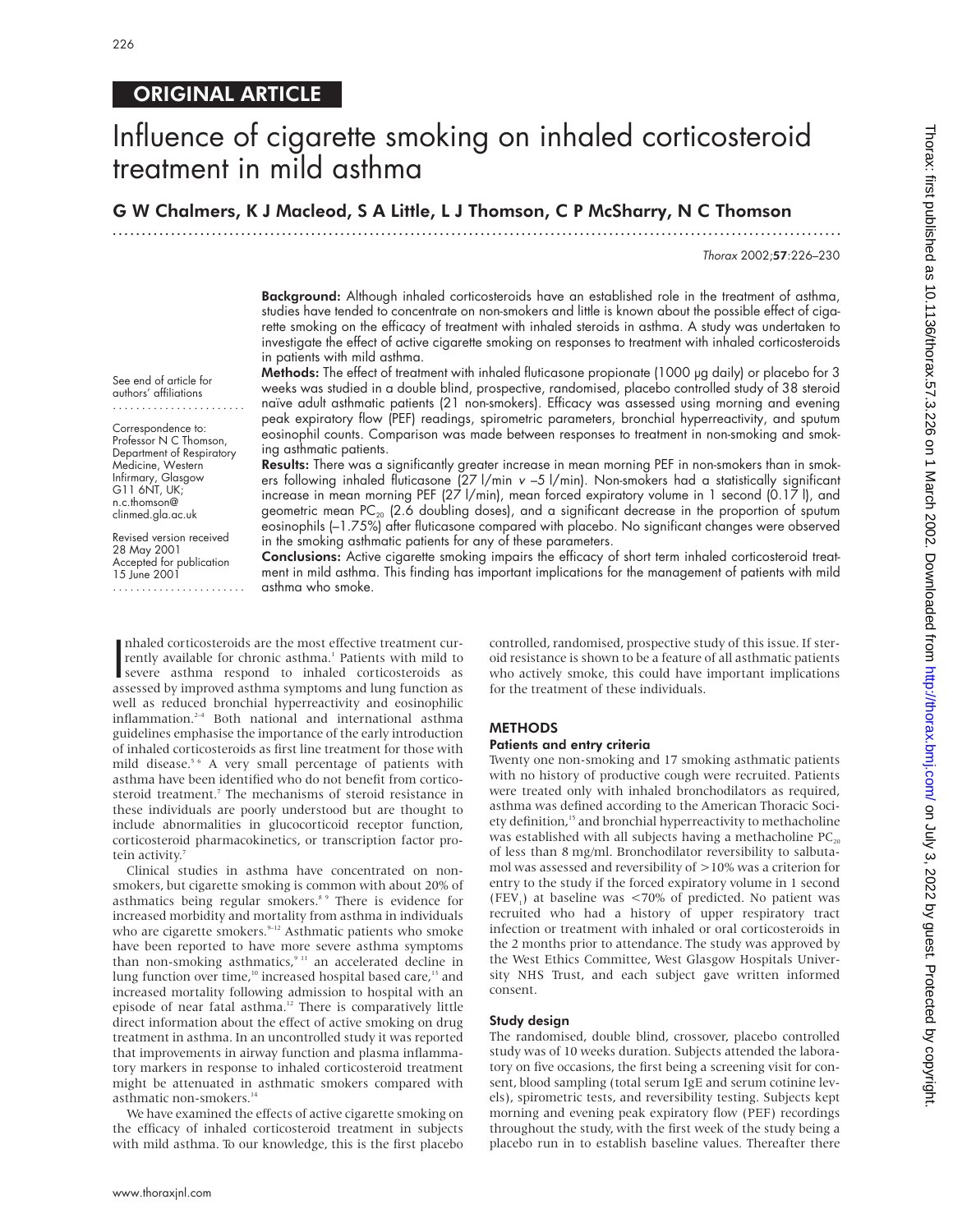were three study periods, each of 3 weeks duration, during which subjects took inhaled placebo or fluticasone propionate ( $250 \mu$ g per puff) inhalers (metered dose inhalers via Volumatic spacer), two puffs twice daily according to randomisation. The patients were separated into smokers and non-smokers, with recruitment continuing in parallel for each group. At each study visit the PEF diary was retained, spirometric tests were performed, and a methacholine challenge test was carried out followed by sputum induction. The order of randomisation was such that, following a placebo run in of 1 week, each subject took either placebo or fluticasone propionate for 3 weeks followed by a placebo washout period of 3 weeks and a further 3 week period of placebo or fluticasone propionate. The order of treatment and placebo was balanced to minimise any order effect.

## **Measurements**

## Peak expiratory flow (PEF) recordings

PEF measurements were undertaken by patients at home using a mini-Wright peak flow meter (Clement Clarke, Harlow, UK). The best of three measurements was recorded twice daily (pretreatment) in the diary. Values of morning and evening PEF were averaged from the last 7 days before each study visit.

## **Spirometry**

Forced expiratory volume in 1 second (FEV<sub>1</sub>) and forced vital capacity (FVC) were measured with a dry spirometer (Vitalograph Ltd, Buckingham, UK) and the best of three attempts was taken for analysis. FEV, was measured before and 20 minutes after  $200 \mu$ g salbutamol to test reversibility on the first visit.

## Bronchial hyperreactivity

Bronchial challenge testing was undertaken using the technique described by Cockcroft *et al*. <sup>16</sup> In summary, methacholine was administered by nebulisation in doubling doses with measurement of spirometric parameters at each dose using a protocol and equipment standardised in our laboratory. Quantification of the response was calculated by linear interpolation and expressed as the provoking concentration of methacholine required to produce a  $20\%$  fall in FEV<sub>1</sub>  $(PC_{20}$  methacholine).

## Sputum induction

Sputum induction was performed using a modification of the method described by Pin *et al*. <sup>17</sup> Briefly, after salbutamol 200 µg was administered by metered dose inhaler with large volume spacer, sputum induction was started using hypertonic (3%) saline administered via an ultrasonic nebuliser (Medix Ltd, UK) over a period of 20 minutes. The subjects were encouraged to expectorate at any time throughout the procedure and, in addition, inhalation was stopped every 5 minutes to allow expectoration and to allow spirometric tests to be carried out. The sample was collected in a sterile container and transferred to the laboratory on ice as soon as possible, and in all cases in less than 2 hours. The protocol dictates that, if  $FEV<sub>1</sub>$ falls by more than 20%, the procedure is discontinued, although no subject in this study required discontinuation. All samples were processed without the laboratory staff being aware of the clinical information relating to the individual subject, and the procedure followed was similar to that described by Popov *et al*. <sup>18</sup> Sputum samples were transferred to a Petri dish and the volume and macroscopic characteristics of the whole sample were recorded. Sputum plugs were selected to minimise salivary contamination, $19$  and treated with  $4 \times$  volume of fresh 0.1% dithiothreitol (DTT) (Sputolysin; Calbiochem-Novabiochem (UK) Ltd, Nottingham, UK) in distilled water. Following incubation with DTT for 20 minutes the DTT treated samples were filtered through 50  $\mu$ m mesh (R

Cadoch & Sons, London, UK) to remove residual mucus clumps and a total cell count was made using a white cell counter (CBC5, Coulter Electronics Ltd, UK). An aliquot was removed, diluted to 10<sup>6</sup> cells/ml in phosphate buffered saline, and cytocentrifuged (500 rpm for 5 minutes) using a Shandon centrifuge. Differential cell counts were made from the resulting slides using Giemsa staining and expressed after exclusion of squamous epithelial cells which are taken to represent salivary contamination.<sup>19</sup>

## Serum cotinine and total IgE

Ten ml venous blood was drawn and centrifuged prior to analysis of serum cotinine and total IgE. Serum cotinine was assayed by a commercially available enzyme linked immunosorbent assay (Cozart Biosciences, Abingdon, UK) and total IgE (international units/ml) by enzymatic immunoassay (Unicap System, Pharmacia, Uppsala, Sweden).

## Assessment of compliance

Compliance was assessed by weighing inhalers on their return following each treatment period.

## Statistical analysis

The intended power of the study was 80% (at the 5% level) to detect a mean treatment difference in PEF of 35 l/min with a standard deviation in non-smoking asthmatics of 40 l/min. Non-parametric statistics were used (Mann-Whitney U test) for comparisons of change in PEF and sputum eosinophil proportions, since these data were not normally distributed. The Student's *t* test was used to compare demographic and spirometric data. Bronchial hyperreactivity data were log transformed before analysis and are reported as geometric mean and geometric SD. Two types of analysis were performed: firstly, a comparison between smokers and non-smokers of changes across a particular treatment period (fluticasone propionate or placebo), assessing each treatment period therefore by measuring the change in values obtained immediately before and immediately after that particular treatment; and, secondly, a comparison across groups of the effect of fluticasone (fluticasone-placebo) in smokers and nonsmokers. Significance was accepted at a level of  $p < 0.05$ .

## RESULTS

## Baseline patient characteristics

Following screening for bronchial hyperreactivity and bronchodilator reversibility, 47 patients were enrolled into the study. Nine patients dropped out (all smokers) citing inconvenience in attendance as the main reason, leaving 38 patients for analysis (fig 1). There were no significant differences between smoking and non-smoking asthmatic patients at baseline in terms of age, duration of asthma, total serum IgE, FEV<sub>1</sub> % predicted, bronchodilator reversibility, bronchial hyperreactivity (geometric mean  $PC_{20}$  methacholine), or baseline morning and evening PEF % predicted (table 1). Smoking asthmatics had higher mean (SD) serum cotinine levels than non-smokers (125.7 (13.1) mg/l *v* 11.4  $(8.4)$  mg/l;  $p < 0.0001$ ).

## Baseline measurements and comparison of change across treatment periods PEF readings

There was no difference in baseline PEF measurements (% predicted) between non-smokers and smokers. In the non-smoking group the mean (95% CI) morning PEF increased from baseline by 27 (14.4 to 39.6) l/min following fluticasone and by  $14$  (-2.4 to 30.6) l/min following placebo (fig 2, table 2,  $p=0.016$ ). In the smoking group the mean (95%) CI) morning PEF decreased by –5 (–17.7 to 7.8) l/min following fluticasone and by 0 (–8.5 to 9.0) l/min following placebo (fig 2, table 2,  $p > 0.05$ ). There was a significantly greater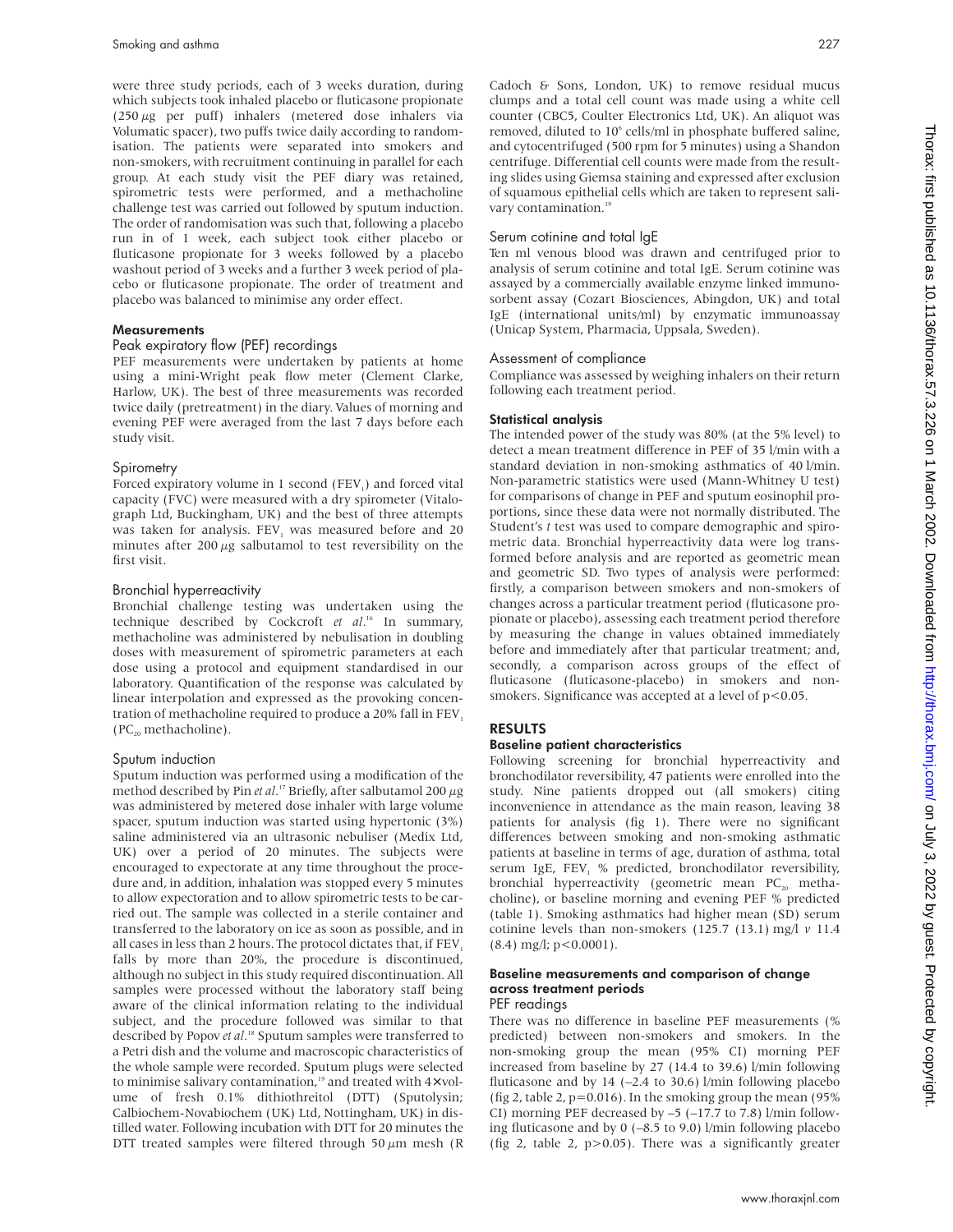

Figure 1 Design of trial.

change in morning PEF in non-smokers than in smokers following inhaled fluticasone (p=0.006). Evening PEF was not significantly affected by inhaled fluticasone in either group, although there was a trend towards a greater change in the non-smoking group than in the smoking group  $(p=0.051)$ .

## **Spirometry**

In the non-smoking group the mean (95% CI) % predicted FEV<sub>1</sub> increased from baseline by 5% (0.9 to 8.5) following fluticasone and by  $-1\%$  ( $-4.3$  to 2.2) following placebo ( $p=0.02$ , table 2), while in the smoking group the mean (95% CI) % predicted FEV<sub>1</sub> decreased by  $-1\%$  ( $-5.8$  to 3.6) following fluticasone and by  $-1\%$  ( $-5.7$  to 4.7) following placebo ( $p > 0.05$ ). Changes of similar magnitude were observed for absolute values of FEV<sub>1</sub>, with a mean (95% CI) increase of 0.17 l (0.04) to 0.31) in non-smoking asthmatics following inhaled fluticasone and a mean (95% CI) decrease of –0.05 l (–0.18 to 0.07) following placebo ( $p=0.01$ ). There was a trend towards a greater increase in  $FEV<sub>1</sub>$  and  $FEV<sub>1</sub>$  % predicted in the non-smoking group than in the smoking group in response to inhaled fluticasone (p=0.057).

## Bronchial hyperreactivity

The non-smoking group had a geometric mean (SD) methacholine  $PC_{20}$  of 0.76 (1.3) mg/ml at baseline and a geometric mean (95% CI) increase in  $PC_{20}$  of 1.3 mg/ml (0.3 to 6.3) following inhaled fluticasone, compared with a geometric mean (95% CI) increase of –0.07 mg/ml (–0.7 to 0.9) following placebo ( $p=0.0002$ ). The smoking group had a geometric



Figure 2 Mean (95% CI) peak expiratory flow (l/min) in non-smoking and smoking asthmatic patients following treatment with inhaled placebo or fluticasone propionate 1000 µg per day. \*p=0.016, greater than non-smokers after placebo; \*\*p=0.001, greater than smokers after fluticasone.

mean (SD) methacholine  $PC_{20}$  of 1.5 (1.3) mg/ml at baseline and a mean (95% CI) increase in  $PC_{20}$  of  $-0.3$  mg/ml (-1.5 to 6.1) following inhaled fluticasone compared with –0.3 mg/ml (–2.4 to 2.3) following placebo (no significant difference). Comparing non-smokers with smokers, there was no difference in the magnitude of change in methacholine  $PC_{20}$  following fluticasone.

## Sputum eosinophils

The non-smoking group had a median (IQR) eosinophil proportion of 3.8 (0.7–5.5)% at baseline and a median (95% CI) decrease in the proportion of eosinophils of –1.8% (–6.6 to 2.5) following inhaled fluticasone and 0% (–0.7 to 2.5) following placebo (p=0.048). The smoking group had a median (IQR) eosinophil proportion of 0.3 (0–0.9)% at baseline  $(p=0.005$  compared with non-smokers) and a median (95%) CI) decrease in the proportion of sputum eosinophils of 0% (–0.5 to 1.4) following placebo and of 0% (–2.9 to 5.7) following inhaled fluticasone (no significant difference). The change in eosinophil counts following inhaled fluticasone was not significantly different in non-smoking and smoking asthmatic patients.

## Comparison between end of placebo and fluticasone treatment periods

No significant changes in FEV<sub>1</sub>, PEF, methacholine PC<sub>20</sub>, or sputum eosinophils were found between the values at the end

|                                     | Non-smoking asthmatic | Smoking asthmatic | p value  |
|-------------------------------------|-----------------------|-------------------|----------|
|                                     | patients $(n=21)$     | patients $(n=17)$ |          |
| Sex (M/F)                           | 15/6                  | 6/11              |          |
| Age (years)                         | 35.4(9.7)             | 34.6(9.5)         | NS       |
| Asthma duration (years)             | 17.9(9.6)             | $15.7$ (10.6)     | NS       |
| Smoking pack years                  |                       | 16.5(10.4)        |          |
| Baseline FEV, (% predicted)         | 87.9 (15.9)           | 87.2 (13.4)       | NS       |
| Bronchodilator response (% FEV1)    | 10.5(7.4)             | 7.5(5.1)          | NS       |
| Methacholine $PC_{20}$ (mg/ml)*     | 0.76(1.3)             | 1.5(1.3)          | NS       |
| Serum total IgE (IU/ml)             | 185.6 (165.1)         | 192.4 (301)       | NS       |
| Serum cotinine (mg/l)               | 11.4(8.4)             | 125.7(13.1)       | < 0.0001 |
| Sputum eosinophils (%) (median IQR) | $3.8$ (0.7-5.5)%      | $0.3$ (0-0.9)%    | 0.005    |
| Run in values                       |                       |                   |          |
| Morning PEF (I/min)                 | 472 (113)             | 385 (83)          |          |
| Morning PEF (% pred)                | 88 (17)               | 84 (17)           | NS       |
| Evening PEF (I/min)                 | 491 (117)             | 393 (79)          |          |
| Evening PEF (% predicted)           | 92 (18)               | 86 (17)           | NS       |

FEV<sub>1</sub>=forced expiratory volume in 1 second, PEF=peak expiratory flow; PC<sub>20</sub>=concentration of methacholine<br>provoking a 20% fall in FEV<sub>1</sub>; NS=not significant.<br>\*Geometric mean (SD).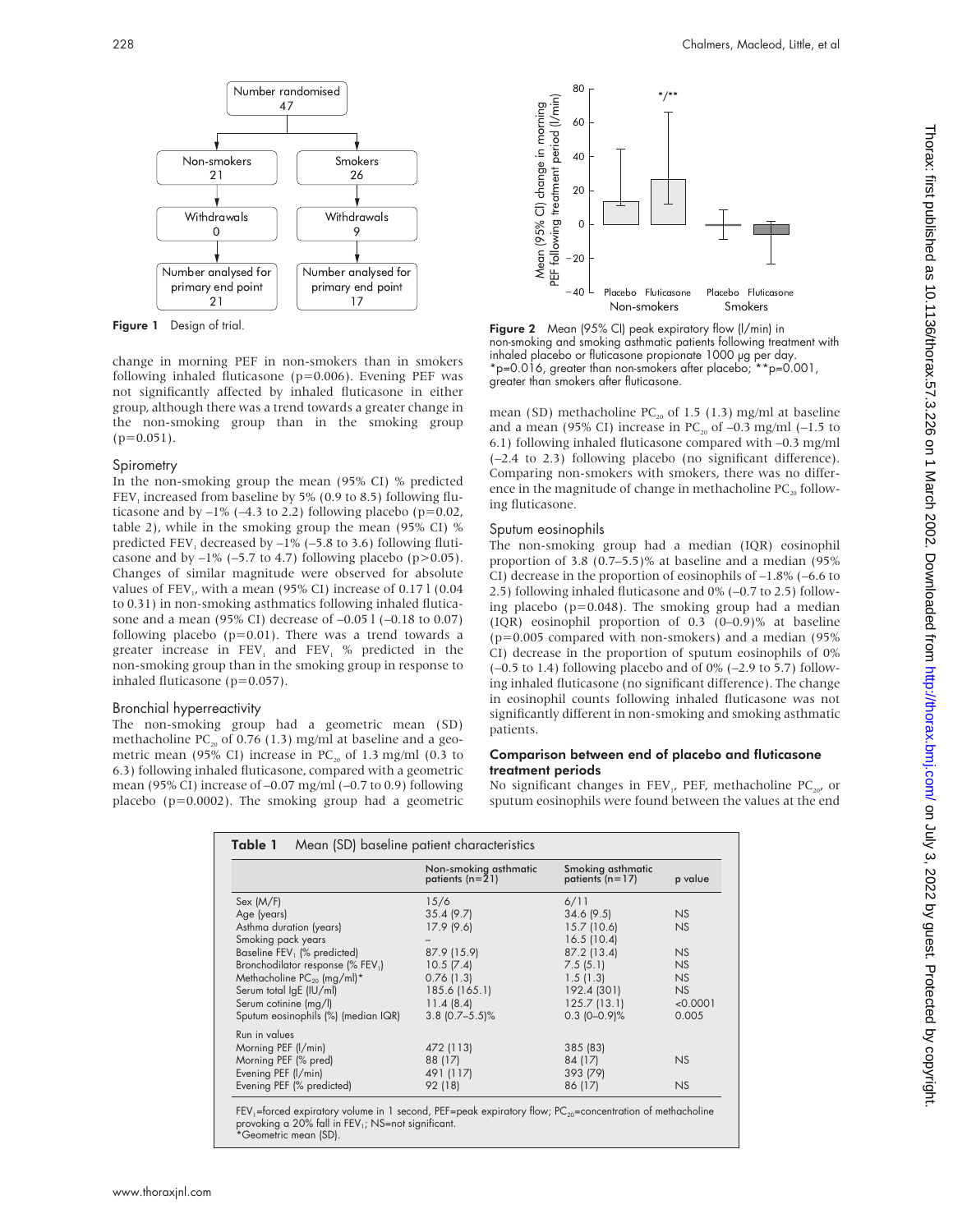Table 2 Mean (95% CI) changes in lung function and induced sputum eosinophil counts during each treatment period

|                                                      | Placebo                    | Fluticasone               | p value |
|------------------------------------------------------|----------------------------|---------------------------|---------|
| Non-smokers                                          |                            |                           |         |
| PEF (l/min)                                          |                            |                           |         |
| Morning                                              | $+14$ (-2.4 to 30.7)       | $+27$ (14.4 to 39.6)      | 0.016   |
| Evening                                              | $+2$ (-11.8 to 17.2)       | $+16$ (2.7 to 29.5)       | 0.051   |
| FEV, (I)                                             | $-0.05$ $[-0.18$ to 0.07]  | $+0.17$ (0.04 to 0.31)    | 0.01    |
| $FEV_1 (%)$                                          | $-1$ (-4.3 to 2.2)         | $+5$ (0.9 to 8.5)         | 0.02    |
| Geometric mean methacholine PC <sub>20</sub> (mg/ml) | $-0.07$ $[-0.7$ to 0.9     | $+1.3$ (0.3 to 6.3)       | 0.0002  |
| % sputum eosinophils*                                | $0$ (-0.7 to 2.5)          | $-1.8$ (-6.6 to 2.5)      | 0.05    |
| <b>Smokers</b>                                       |                            |                           |         |
| PEF (l/min)                                          |                            |                           |         |
| Morning                                              | $0$ (-8.5 to 9.0)          | $-5$ ( $-17.7$ to $7.8$ ) | NS      |
| Evening                                              | $1$ (-16.5 to 19.4)        | $0$ (-8.5 to 9.0)         | NS      |
| $FEV_1$ (I)                                          | $-0.02$ ( $-0.18$ to 0.13) | $-0.06$ $(-0.23$ to 0.11) | NS      |
| FEV, (%)                                             | $-1$ (-5.7 to 4.7)         | $-1$ (-5.8 to 3.6)        | NS      |
| Geometric mean methacholine PC <sub>20</sub> (mg/ml) | $-0.3$ ( $-2.4$ to 2.3)    | $-0.3$ ( $-1.5$ to 6.1)   | NS      |
| % sputum eosinophils*                                | $0$ (-0.5 to 1.4)          | $0$ (-2.9 to 5.7)         | NS      |

PEF=peak expiratory flow; FEV<sub>1</sub>=forced expiratory volume in 1 second; PC<sub>20</sub>=concentration of methacholine provoking a fall in  $\text{FEV}_1$  of 20% or more. \*Median values.

p values relate to comparison between placebo and fluticasone propionate for magnitude of change.

of the fluticasone and placebo treatment periods. We attribute this to the fact that the subjects had mild asthma and therefore the observed changes in response to an intervention were correspondingly small. A larger study would be required to show differences in this method of analysis.

## Assessment of compliance

For all patients there was a reduction in inhaler weight for all study visits of >70% predicted.

### **DISCUSSION**

We have demonstrated that smoking status has a significant effect on the response to inhaled corticosteroid treatment in patients with mild asthma. Non-smoking asthmatics experienced expected improvements in morning PEF, spirometric values, bronchial hyperreactivity, and sputum eosinophil proportions, whereas no significant changes in these parameters were found in the smoking asthmatic group.

The smoking subjects fulfilled the clinical criteria for the diagnosis of asthma,<sup>15</sup> exhibited bronchial hyperreactivity, and had been symptomatic since their teens. Although cigarette smoking is the major identifiable factor in the development of COPD, we do not believe that the smoking asthmatic group in this study represents a group of subjects with COPD and a degree of reversibility. The difficulty of precisely differentiating subjects with asthma and mild COPD is accepted, but current guidelines suggest that an  $FEV<sub>1</sub>$  of  $<80\%$  is an appropriate diagnostic cut off for COPD while a normal FEV, virtually excludes the diagnosis.<sup>20</sup> The smoking asthmatics in this study had a mean baseline FEV<sub>1</sub> higher than that typically associated with symptomatic COPD and, in addition, were younger, had bronchodilator reversibility, and a significant level of bronchial hyperreactivity to methacholine. Taken together, we would suggest that a diagnosis of asthma is entirely sustainable and was indeed the diagnosis made initially on the basis of symptoms and response to bronchodilator therapy.

The smoking and non-smoking patients were comparable in terms of demographic factors, morning and evening PEF (% predicted), bronchodilator reversibility, spirometric parameters, and serum total IgE, but there were some other distinguishing factors between the groups. The difference in the proportions of sputum eosinophils between smokers and non-smokers at baseline (median 3.8% *v* 0.3%) may indicate a difference in the nature of airway inflammation in smoking asthmatic patients compared with non-smokers, although we did not observe significantly different proportions of other

sputum cell types in this study (data not shown). This could be a confounding factor for the differences observed in changes in sputum eosinophilia in response to inhaled corticosteroids between the groups. It is worth noting that neither group had high levels of sputum eosinophilia at baseline, and that the extent of the change in sputum eosinophils seen in the non-smoking asthmatics is small, although statistically significant, and should be interpreted appropriately. Bronchial biopsy studies would allow further investigation of the response of airway eosinophilia to treatment in similar subject groups while giving additional information about local changes in other inflammatory cells. This caveat does not, however, obviate the other findings of changes in morning PEF or bronchial hyperreactivity, and several studies have shown dissociation between the responses of airway function and airway inflammation to treatment with corticosteroids.21 22 Sputum eosinophilia is a valuable means of monitoring the control of asthma<sup>23</sup> <sup>24</sup>; however, it is not a diagnostic test for asthma and sputum eosinophilia is not a universal finding even in exacerbations.<sup>25</sup>

Bronchial hyperreactivity was a criterion for entry into the study and, although not specific to the diagnosis of asthma, we believe that it is a useful indicator in patients who have no airflow obstruction or in those with only mild airflow obstruction.26 27 Furthermore, the two groups could not be separated on the basis of factors which were used to establish the diagnosis of asthma. Smoke exposure was confirmed by the measurement of plasma cotinine levels, with all the nonsmokers having values below the range generally accepted as indicative of active smoking and all the smokers having values within that range. Overall, we conclude that the baseline characteristics were matched between the two groups apart from smoking status, that the diagnosis of asthma as opposed to COPD is justifiable in the smoking group, and that active smoking is the most likely factor to account for the differences observed in response to treatment with inhaled corticosteroids.

The magnitude of the change in morning PEF in the non-smoking group in this study was comparable with other studies of the effect of inhaled steroids in asthma,<sup>28 29</sup> while the changes seen in  $FEV<sub>1</sub>$  were slightly smaller than in some other studies.<sup>30</sup> Although the reason for this difference is not known, the direction of change is as expected and is consistent with the observed change in bronchial reactivity in this study and in published data.<sup>31</sup> Similarly, the reduction in the proportion of eosinophils is consistent with other studies of inhaled corticosteroids in mild asthma.<sup>28</sup>